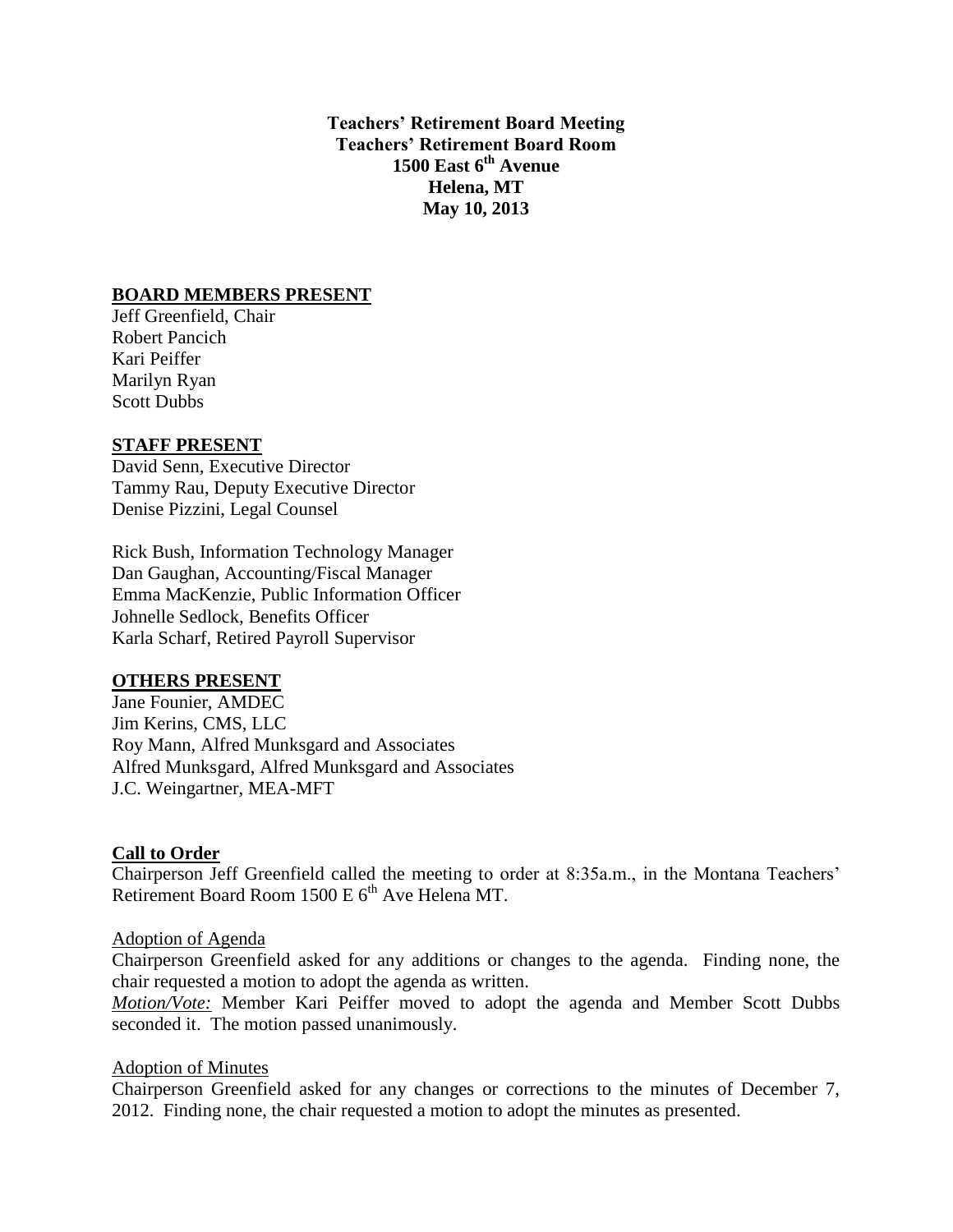*Motion/Vote:* Member Robert Pancich moved to adopt the minutes and Member Peiffer seconded it. The motion passed unanimously.

## **Public Comment on Board Related Items**

Chairperson Greenfield asked for public comment on any public matter not on the agenda and within the jurisdiction of the Board. There was no public comment.

## **Pension+ Pilot Project**

Information Technology Manager Rick Bush introduced Roy Mann and Alfred Munksgard from Alfred Munksgard and Associates, and Jane Fournier, the new project manager. TRS Executive Director David Senn informed the Board that he and other TRS staff members had met with Ron Baldwin, the state's Chief Information Officer regarding the TRS system up-grade project and Pension+ payroll module pilot project. Mr. Baldwin was very impressed with the plans and direction TRS is taking with Pension+.

Mr. Mann and Mr. Munksgard made a presentation on the pilot project, including an on-line demonstration of the converted payroll module functionality (Pension+2). Mr. Mann described the need for updating Pension+ as the current operating code is becoming obsolete and will no longer be updated or supported after 2013. He explained the database has already been successfully updated to Oracle.

Mr. Mann and Mr. Munksgard gave a brief demonstration of the converted payroll module functionality, indicating that the module conversion is nearly completed. Mr. Mann said the agile development model is being used in which a large project is broken down into smaller pieces. Mr. Mann estimated that conversion of all Pension+ modules could be completed within 18 to 24 months.

Mr. Senn explained that each module would be installed once they were complete rather than waiting for the entire project to be completed; this will allow for ongoing testing and refinement by TRS staff. Mr. Senn explained that procurement requirements will take time, but that, given the project objectives, a less time-consuming procurement processes, e.g., sole-source procurement or a Request for Information (RFI), may be possible.

Mr. Senn and TRS staff members indicated the pilot project results, so far, appear to be very positive. Mr. Senn indicated that conversion of Pension+ would significantly reduce the cost of obtaining an up-dated system as opposed to purchasing a new system from a vendor. He indicated he believes PERS will spend \$10 -12 million on replacing their system while it is estimated that TRS will spend \$2.5 - 3 million on updating Pension+. Mr. Senn said the Board needed to take action on two points: (1) to authorize completion of the pilot project and (2) to authorize TRS staff to work with the state Procurement office as necessary to engage service providers to continue the project.

*Motion/Vote*: Member Dubbs moved to give TRS staff permission to complete the pilot project and continue working with the state Procurement office for continuation of the project. Member Pancich seconded the motion. Chairperson Greenfield asked for discussion. Member Peiffer said the project would cost a lot of money; however, the project was well thought out. Member Pancich said the system appeared user friendly and the implementation was streamlined. Member Marilyn Ryan voiced her concerns about the risk factor if TRS did not continue with the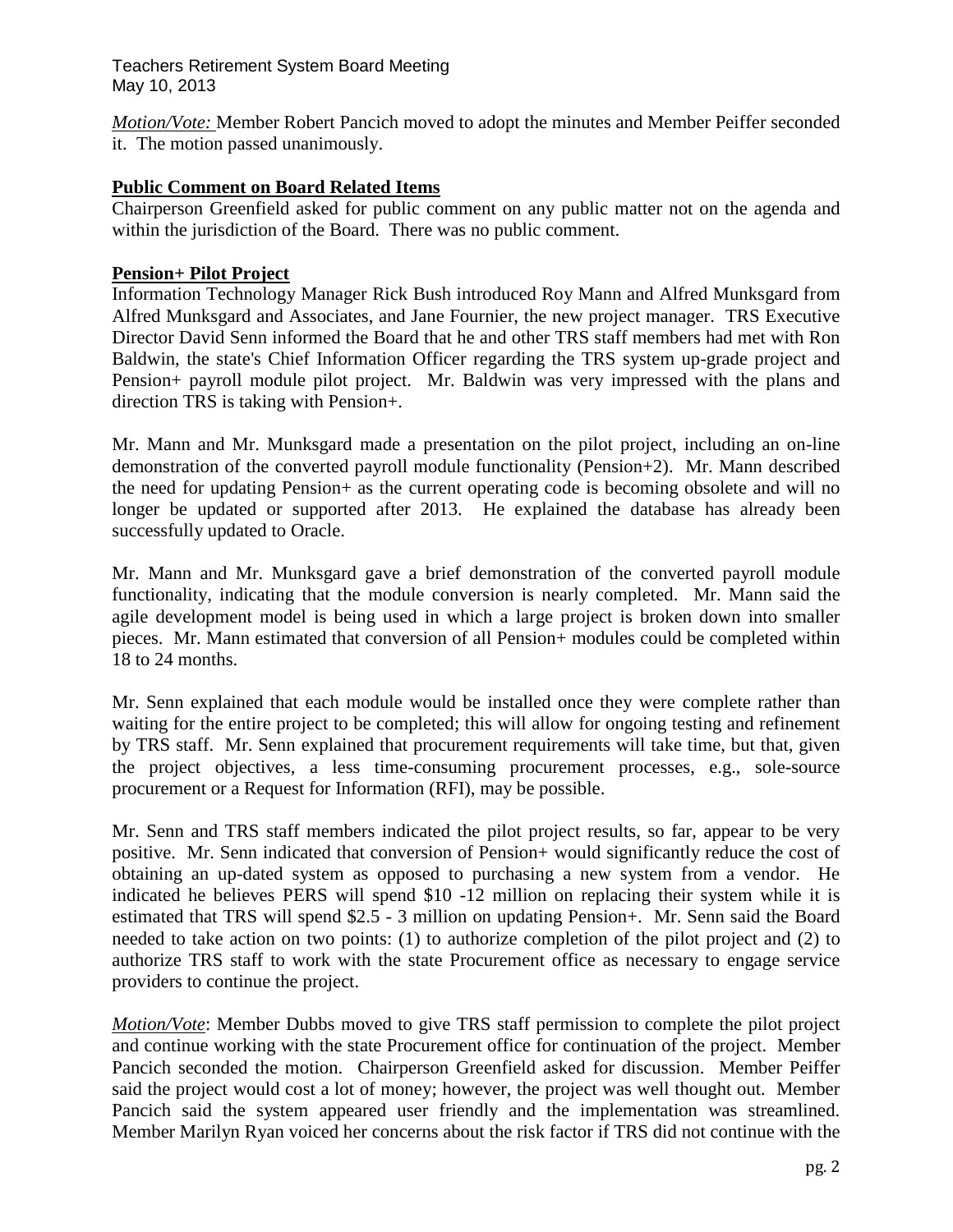project. Member Dubbs said continuing with Alfred Munksgard and Associates made far more sense than bringing in a new company that has no knowledge of the history of Pension+. Chairperson Greenfield asked for a vote on the motion. The motion passed unanimously.

## **Executive Director's Report**

## 2013 Legislation

Mr. Senn reported on the 2013 Legislative session. He said it was a successful session and thanked TRS staff for their hard work, and recognized the efforts of other individuals who made significant contributions to the successful passage of TRS legislation. Mr. Senn reviewed significant points of the TRS bills that passed. HB 377, the primary funding bill, passed but the Guaranteed Annual Benefit Adjustment (GABA) rate was reduced to 0.5% until the System is at least 90% funded. There are rumors of lawsuits over the GABA rate reduction, but no firm indication of legal action at this time. Mr. Senn said TRS has a current amortization period of 22 years with the reduced GABA rate, which would increase to approximately 30 years if the GABA reduction were stricken down in court – still within the amortization period generally understood to be actuarially sound. Mr. Senn indicated there is a severability clause in HB 337, and the rest of the bill will remain in effect if the GABA reduction is stricken.

HB 78 proposed a 180 day break in service for retired members who return to work following retirement in a TRS reportable position. The final bill decreased the waiting period to 150 days. TRS did not object to the change as it still provides a sufficient and defined break in service. The effective date for the new break in service is January 1, 2014. Mr. Senn said Ms. MacKenzie was working on updating letters and other correspondence sent to members. TRS will create a campaign to get the word out about the break in service with a focus on universities.

HB 54 raised the normal retirement age to 60 to comply with IRS rules regarding normal retirement age. Mr. Senn said the new retirement age would be a major issue with the universities, as they often have pre-arranged agreements with members to return to work after retirement. Retirees who are not age 60 and have a pre-arranged agreement to go back to work for the same employer will be deemed not to have retired. The raised normal retirement age (to age 60 from age 55) will be implemented effective January 1, 2014, as time is needed to get the word out to members and employers about the change.

Effective July 1, 2013, employers will have to contribute to TRS on working retiree earnings. Member Dubbs voiced his concern that this would sneak up on the employers. Mr. Senn said that the statute has been in effect since 2009, and that TRS is providing detailed reminders to employers about the requirement.

## August Board Workshop

Topics and dates of the August Board workshop were discussed. Topics for the workshop may include a Board policy review, the Social Security windfall issue, and the search for a new executive director. Dates of August  $5<sup>th</sup>$  or  $6<sup>th</sup>$  were suggested.

## Executive Summary

Mr. Senn announced that the FY 2012 audit has not been heard or presented to the Legislative Audit Committee.

The alternative summer work schedule was reviewed by the Board.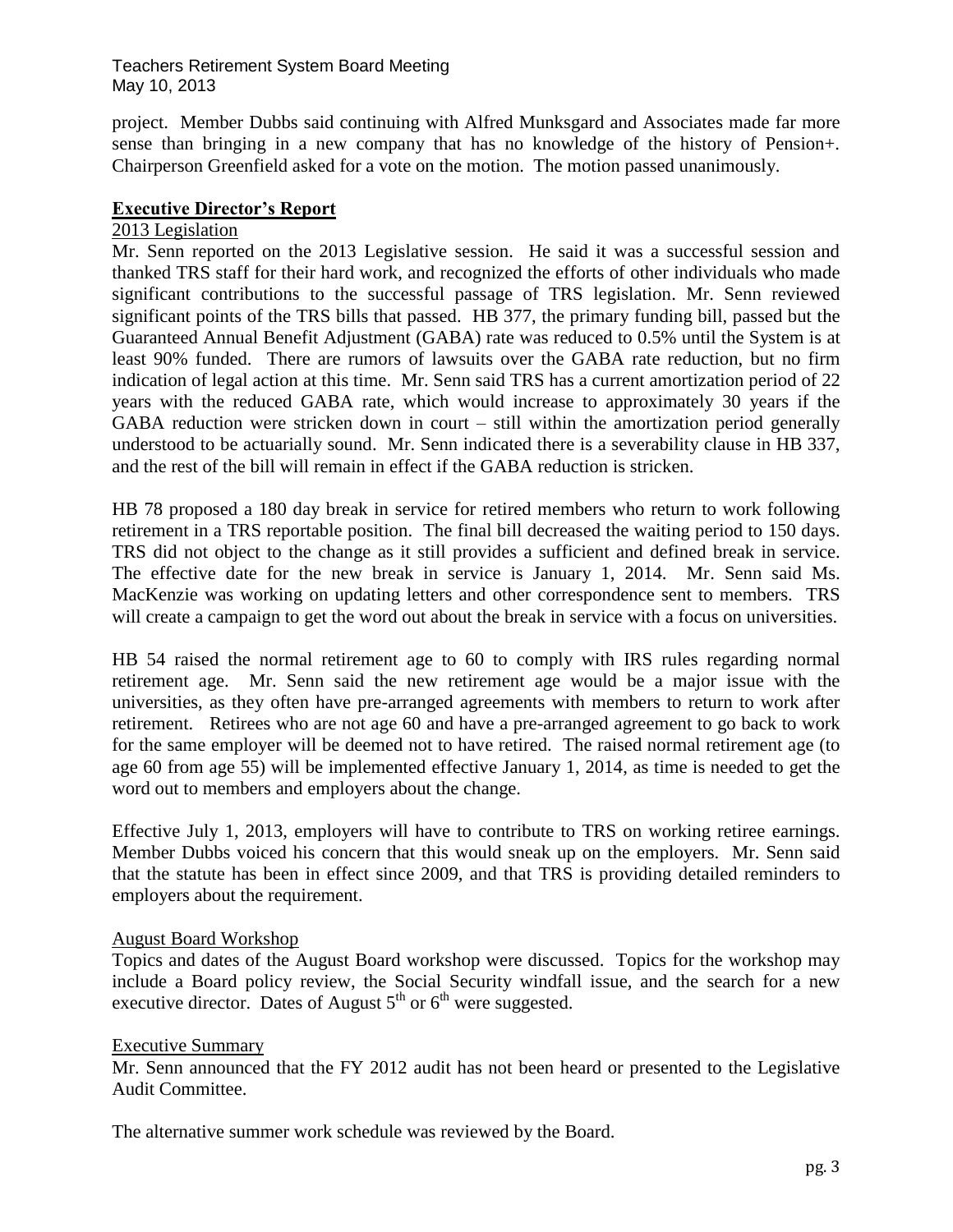Mr. Senn advised the Board that there are federal legislative proposal that may require public pension plans to restate their financial statements to current market value and if states do not comply they would not be allowed to issue bonds on a tax-free basis. Mr. Senn said there doesn't appear to be strong support for this legislation in the current session of Congress, but we're watching the issue.

## **Other Business**

## Renewal of Contracted Services Agreements

Mr. Senn asked the Board to approve the renewal of the contracted service agreements for Ice Miller and Alfred Munksgard and Associates.

*Motion/Vote:* Member Ryan made a motion to approve the renewal of the contracted service agreements with Ice Miller and Alfred Munksgard and Associates. Member Peiffer seconded the motion. The motion passed unanimously.

## Interest Rate Credited to Member Accounts

Mr. Senn asked the Board to approve the interest rate for member accounts. He recommended the rate remain the same as FY 2013 at 0.25% based on current STIP rates.

*Motion/Vote*: Member Dubbs made a motion to leave the interest rate at its rate of 0.25%. Member Pancich seconded the motion. The motion passed unanimously.

#### TRS 2013-2014 Budget

Accounting/Fiscal Manager Dan Gaughan presented the 2013-2014 budget. He thanked Chairperson Greenfield and Member Pancich for their feedback. He reviewed the major budget changes, which included new computer hardware and payouts of leave time for retiring employees (Mr. Gaughan and Mr. Senn).

*Motion/Vote*: Member Peiffer made a motion to approve the 2013-2014 budget. Member Ryan seconded the motion. The motion passed unanimously.

## Out-of-State Travel Requests

Mr. Senn announced that Ms. MacKenzie would not be going to the National Conference on Teacher Retirement communication manager workshop in New York City, New York. He said they reviewed the agenda for the workshop and decided not to attend this year.

The Board reviewed information regarding the NCTR Trustee Workshop in Boston, MA from July 29 – 31, 2013 and the NCTR Annual Conference in Washington, D.C. from October 5 -9, 2013. The Board discussed which members would go to which conference.

*Motion/Vote*: Member Peiffer made a motion to allow up to four Board members to attend the conferences. Member Dubbs seconded the motion. The motion passed unanimously.

Mr. Senn presented the request for out-of-state travel for Ms. Rau and the new Accounting/Fiscal Manager to attend the Public Pension Finance Forum in Scottsdale, AZ from October 27 – 30, 2013.

*Motion/Vote*: Member Ryan made a motion to allow Ms. Rau and the new Accounting/Fiscal Manager to attend the Public Pension Finance Forum. Member Pancich seconded the motion. The motion passed unanimously.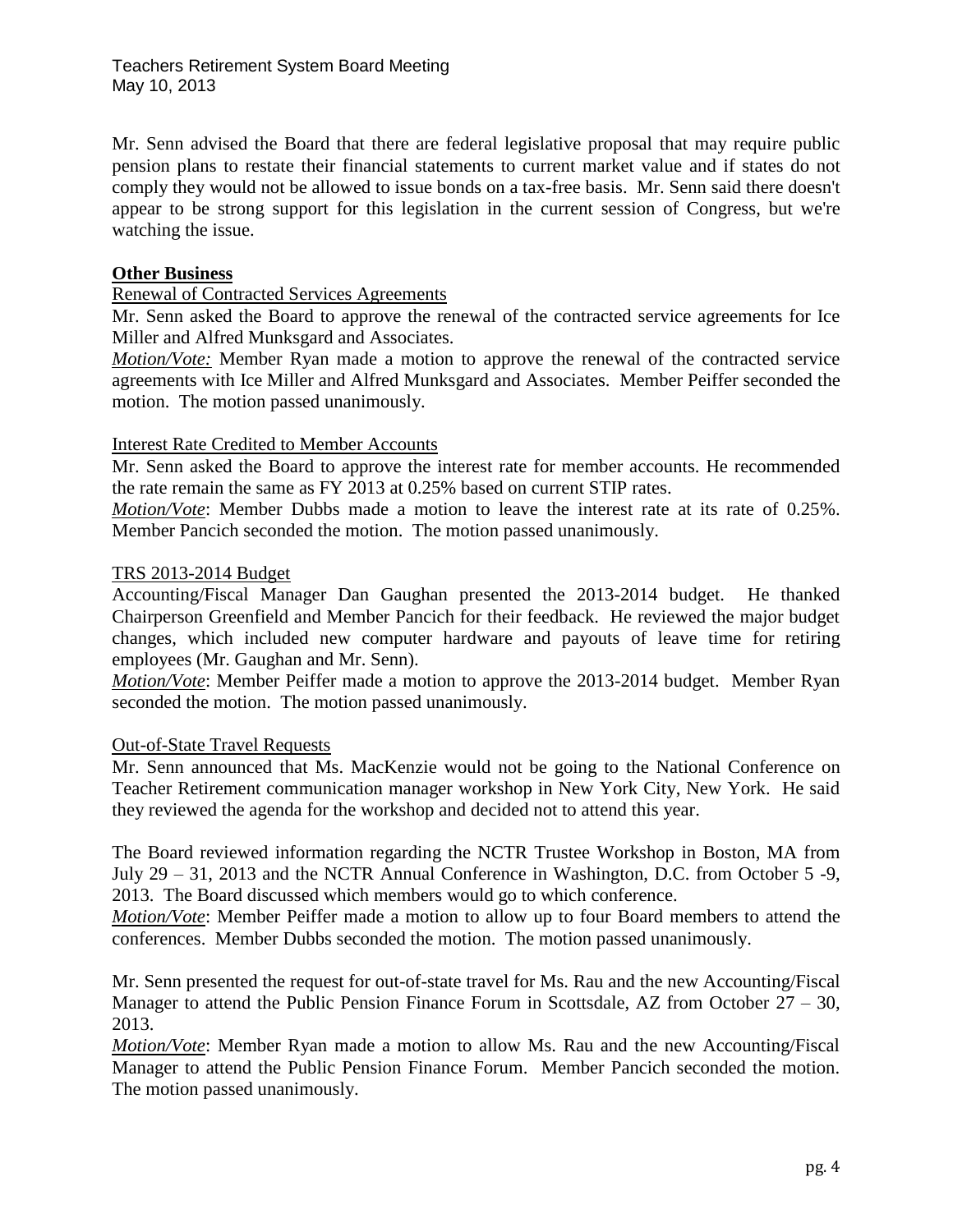#### Investment Report

Member Ryan gave her presentation about the Board of Investments and some of the changes the Board made.

#### Financial Statements, Budget, and Delinquent Agency Reports

Mr. Dan Gaughan discussed the reports on the financial statements, budget and delinquent agency reports. Mr. Gaughan noted that the main changes to the budget were IT costs and legal fees. He said there are no delinquent agency reports at this time.

#### Next Meeting Dates

Chairperson Greenfield announced the next Board meeting dates as October 4, 2013, and December 6, 2013. Conflicts were identified with the October 4, 2013 date. The Board agreed to change the meeting date from October 4, 2013 to September 27, 2013.

#### Personnel/Policy Committee Report

Ms. Rau gave her report regarding the Personnel/Policy Committee report, which recommended approval of a pay raise for one employee.

*Motion/Vote*: Member Pancich made a motion to approve the pay raise for the one employee. Member Peiffer seconded the motion. The motion passed unanimously.

#### **Legal Counsel's Report**

## Summary of Legal Issues

Legal Counsel Denise Pizzini reported a tentative settlement had been reached in the contested case with Mr. Douglas Walsh and the Ennis School District. Ms. Pizzini and Mr. Senn discussed details of the settlement with the Board, which include that the School District will pay TRS \$188,000 for unpaid employer and employee contributions and interest, and Mr. Walsh's retirement benefits will be reduced to \$1,200/month. The settlement results in recovery of all unpaid contributions, and approximately half of the accrued interest. The reduction of Mr. Walsh's retirement benefit results in actuarial recovery of all of the overpaid benefits, and approximately half of the accrued interest. Member Pancich asked if there would be a conference call with the Board for final approval of a settlement agreement. Mr. Senn said there would be one scheduled after both of the other parties had approved the settlement proposal.

*Motion/Vote*: Member Pancich made a motion to approve the settlement proposals as presented. Member Peiffer seconded the motion. The motion passed unanimously.

Ms. Pizzini announced that a hearings examiner has been appointed and a scheduling order has been filed in the contested case of Edward Zabrocki and the Yellowstone Academy School District #58. She further indicated that, since the School District had not objected to TRS' final staff determination, a demand letter had been sent for payment of unpaid employer and employee contributions, and that she and Mr. Senn were going to Billings the following week to meet with the school district regarding questions they have related to the demand for payment.

Member Pancich asked if there had been a determination in the judicial review of the Lynn Mavencamp case. Ms. Pizzini said there has still been no order issued.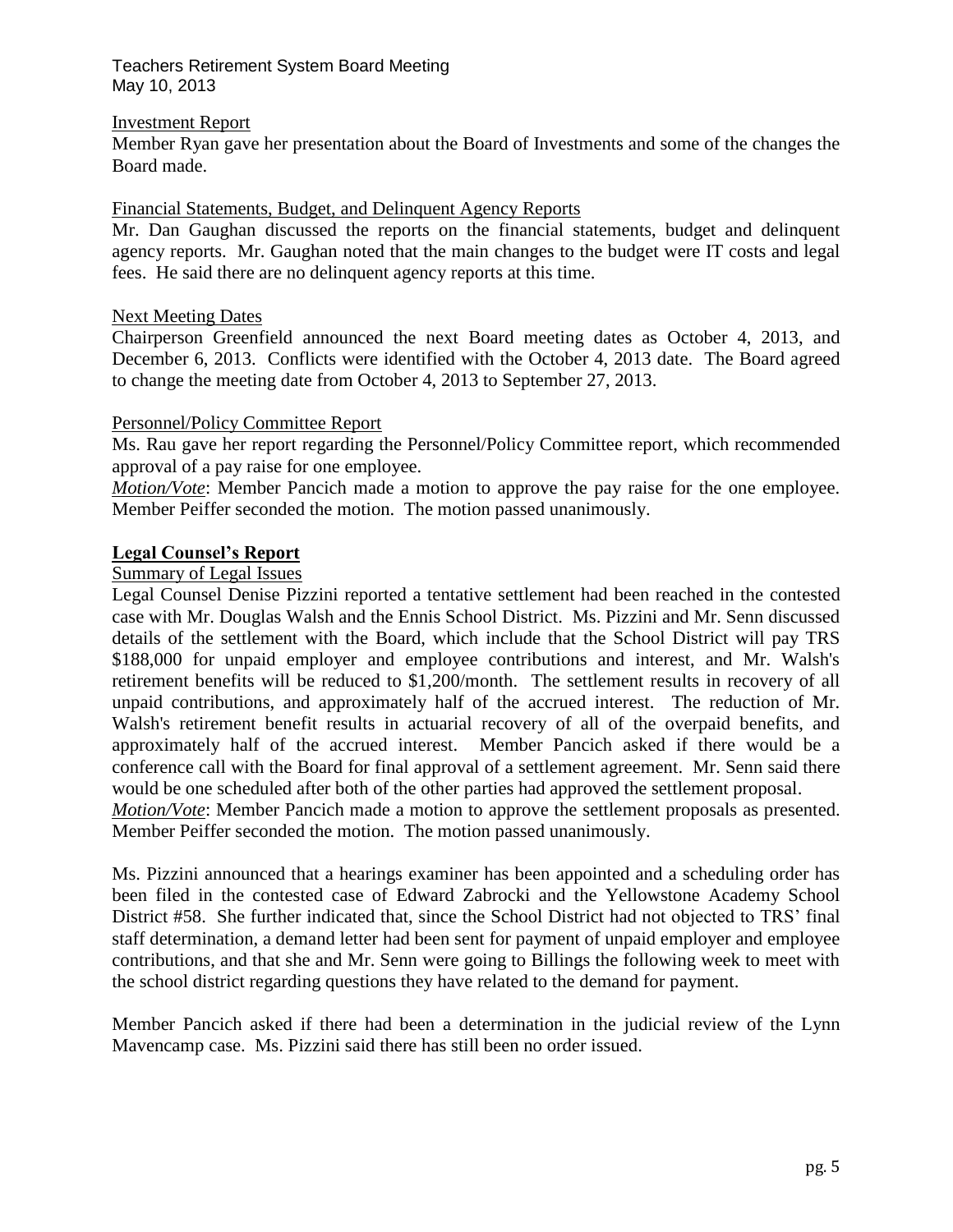## **Retirement Report**

Service Retirements, Adjustments, and Survivors Benefits Mr. Senn reviewed the April 22, 2013 report of Service Retirements, Adjustments and Survivors Benefits.

## **Closed Meeting**

Executive Session to Discuss Disability Applications

Chairperson Greenfield directed the meeting to be closed at 11:40 a.m. to discuss and review the disability applications since the individual's right to privacy pertaining to an application for disability benefits clearly exceeds the merits of public disclosure. The meeting was reopened to the public at 11:45 a.m.

#### Notice of Conflict of Interest

Ms. Pizzini reported to the other Board members that Chairperson Greenfield has a professional relationship with Deborah Rappaport, an applicant for disability benefits, which could give rise to an appearance of a conflict of interest, so would not participate in discussion of or voting on her application for disability benefits.

#### **Open Meeting**

Applications for Disability Retirement Benefits

Chairperson Greenfield requested motions on the disability applications.

*Motion/Vote:* Member Peiffer made a motion to approve the disability application of Deborah Rappaport. Member Dubbs seconded the motion. The motion passed unanimously, with Chairperson Greenfield abstaining.

*Motion/Vote:* Member Dubbs made a motion to discontinue the disability review of Debra Miller and Rebecca Alavarado. Member Pancich seconded the motion. The motion passed unanimously, with Chairperson Greenfield abstaining.

Chairperson Greenfield adjourned the meeting at 11:47 a.m. for lunch. He reopened the meeting at 1:10 p.m.

Mr. Senn gave Chairperson Greenfield a gift on behalf of the TRS staff to thank him for his work on the TRS Board. It was announced that this would be the last meeting for Chairperson Greenfield.

#### **Board Training**

## Recruitment and the State Hiring Process

In light of Executive Director Senn's announcement of his retirement this fall, Jim Kerins from CMS, LLC met with the Board to discuss the state hiring process related to a search for a new executive director. Mr. Kerins and the Board discussed a possible timeline and dates for meeting the top candidates for the executive director position, as well as recruitment, hiring requirements, and other issues. The Board confirmed Members Peiffer and Ryan as the personnel committee. Mr. Senn said he would inform Department of Administration Executive Director Sheila Hogan about the Board's involvement and direction regarding the hiring of his replacement. Member